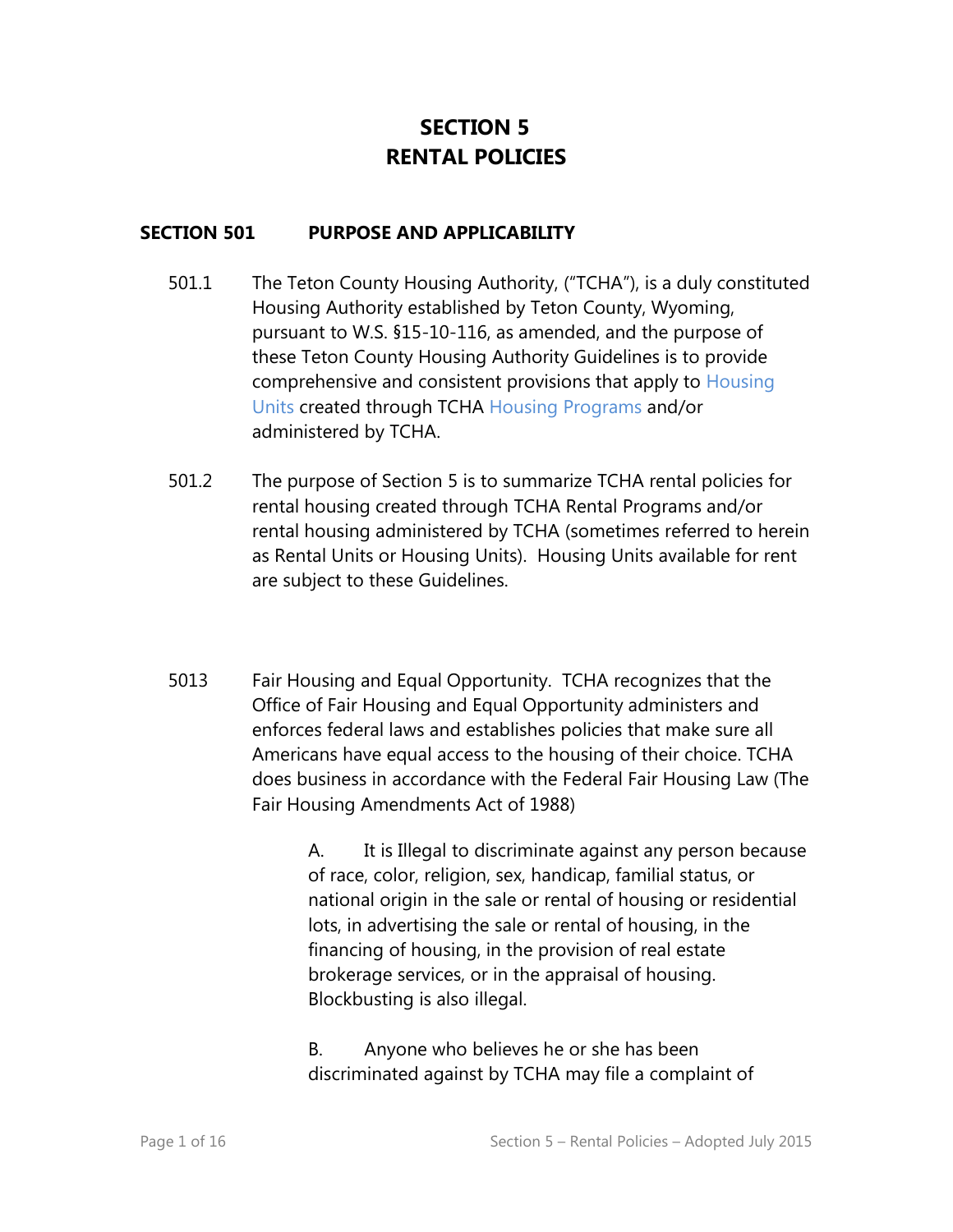housing discrimination: 1-800-669-9777 (Toll Free), 1-800- 927-9275 (TDD).

# **SECTION 502 GENERAL POLICY GOALS**

- 502.1 The general goal of all Housing Programs covered by these Guidelines is to provide and maintain housing affordable to persons and families who make a living primarily from employment in Teton County, Wyoming, which include the TCHA Rental Programs. This is accomplished by regulating occupancy and rental of the Housing Units covered by the Guidelines to Qualified Households as defined herein.
- 502.2 TCHA Rental Programs limit eligibility for occupancy to Qualified Households that meet specific financial means criteria, which include both Household Income and Employment. Such qualifying factors of financial means promote economic and social diversity within the Jackson Hole community.
- 502.3 Many of the Housing Units covered by these Guidelines are subject to price limitations for rental. These limitations are intended to insure affordability for both the current Household occupying the Housing Unit and to ensure the long-term affordability of the Housing Unit.
- 502.4 TCHA Rental Programs limit the use of the Housing Unit to ensure that the Housing Unit meets the community's goals of providing housing for local workforce and does not serve as a second home.
- 502.5 These Guidelines are intended to provide clear, fair, and consistent administration of the TCHA Rental Programs to which they apply. It is recognized that there are individual Households or Housing Units that may not fit clearly into the specific provisions of the Guidelines but still meet these general policy goals. For these cases, Exception, Appeal, and Grievance processes may be submitted to TCHA as set forth in Section 506.
- 502.6 **Disclaimer:** The Teton County Housing Authority expressly disclaims any and all warranties, express or implied, including without limitation fitness for a particular purpose with respect to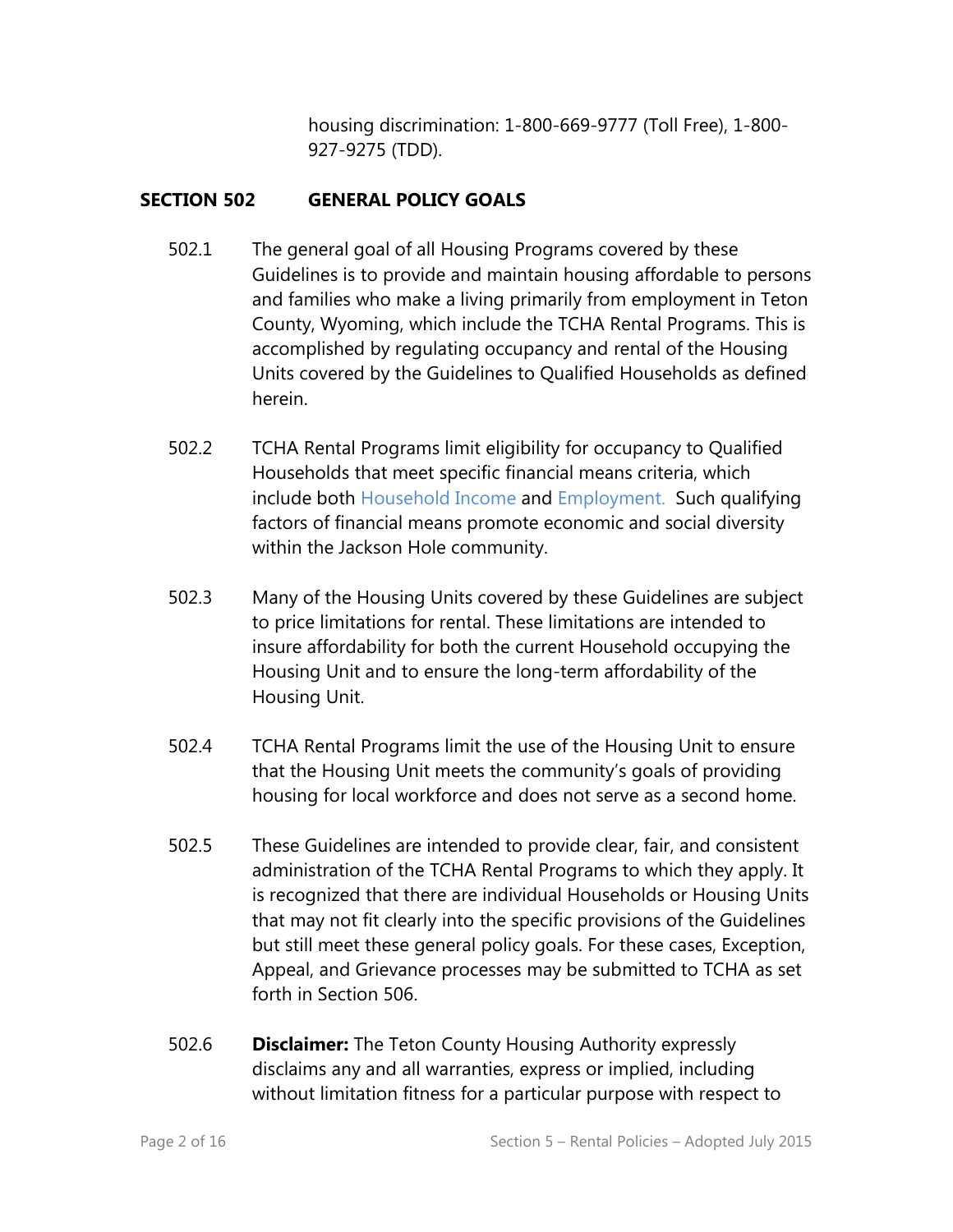the provision of Housing Units. The Teton County Housing Authority does not represent, warrant or promise to construct, finance or otherwise produce, in whole or in part, any Housing Units pursuant to these guidelines or under any other programs. No applicant may rely upon any promise implied or express that Housing Units shall be constructed, financed or otherwise produced, in whole or in part, by the Teton County Housing Authority. In no event shall the Teton County Housing Authority be liable to any applicant for any direct, indirect, incidental, punitive, or consequential damage of any kind whatsoever, including without limitation lost profits, lost sales, lost business, lost opportunity, lost information, lost or wasted time. None of the information contained in these guidelines constitutes an offer to sell or the solicitation of an offer to buy a Housing Unit.

### **SECTION 503 HOUSEHOLD QUALIFICATION, ELIGIBILITY AND PRIORITY**

503.1 Each Housing Program described in these Guidelines is evaluated on three levels to determine the requirements of occupants and/or owners to purchase and/or occupy the Housing Unit in question; the three levels of evaluation are herein referred to as Qualification, Eligibility and Preference.

> **Qualification** is the most general and applies to all Housing Programs.

**Eligibility** refers to additional requirements specific to a particular Housing Unit or Program.

**Preference** refers to the rules by which applicants for rental Housing Unit(s) are prioritized for the purpose of offering the Unit(s) for rent as they become available (lottery procedure or first come first served).

503.2 **Qualified Household Defined:** To be considered a Qualified Household (sometimes referred to herein as "Household") under these Guidelines, all of the following criteria must be met prior to execution of a lease and must continue to be re-qualified by TCHA on an annual basis. Tenants will be required to submit income and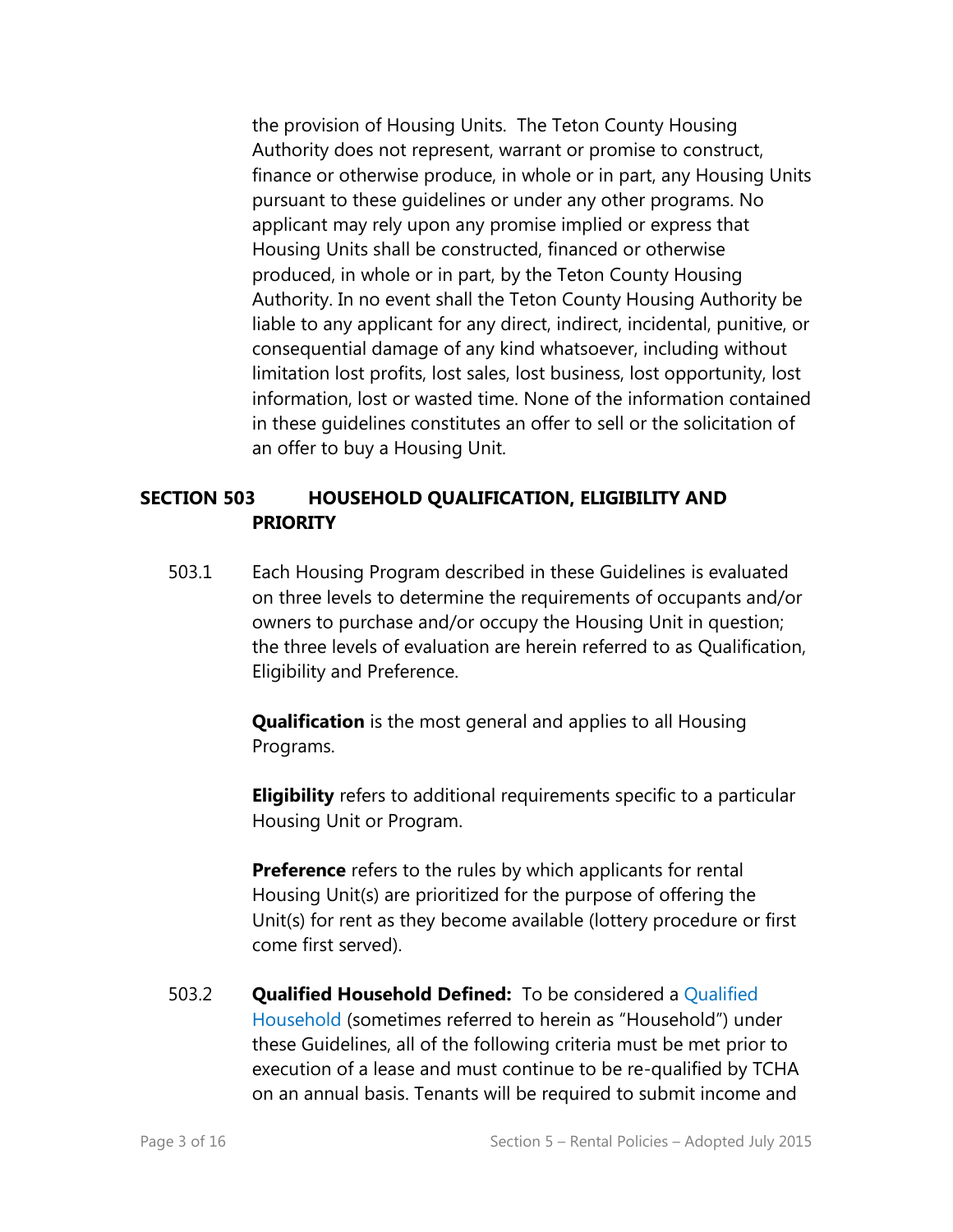employment documentation forty-five (45) days prior to lease expiration. TCHA will notify tenants thirty (30) days prior to lease expiration of status of their qualification. If a household does not qualify, their lease will not be renewed, and this notification will serve as their thirty day notice to vacate:

- A. **Employment Requirement:** At least one member of the Household must fit one of the following categories:
	- 1. Be able to demonstrate an average of thirty (30) hours per week of employment in Teton County, Wyoming, or
	- 2. Be a Senior who has been employed in Teton County a minimum of two (2) consecutive years during their current residency in Teton County. A Senior is defined as an individual at least 62 years of age who is a resident of Teton County, or
	- 3. Be an individual who is Disabled. A Disabled individual is an individual who has a physical or mental condition that substantially limits one or more major life activity, and is unable to be gainfully employed due to the disability.
- B. **Citizenship**: At least one (1) member of the Household must be a U.S. Citizen or hold a valid "Green Card" as proof of his or her permanent residency in the United States in order to qualify to rent the Housing Unit.
- C. **Age:** At least one (1) member of the Household must be at least eighteen (18) years of age.
- D. **Occupancy:** The Household must occupy the Housing Unit as its primary residence.
	- 1. Primary Residence Defined: A primary residence for a rental unit is considered the Household's exclusive single family dwelling for at least eleven months of each calendar year.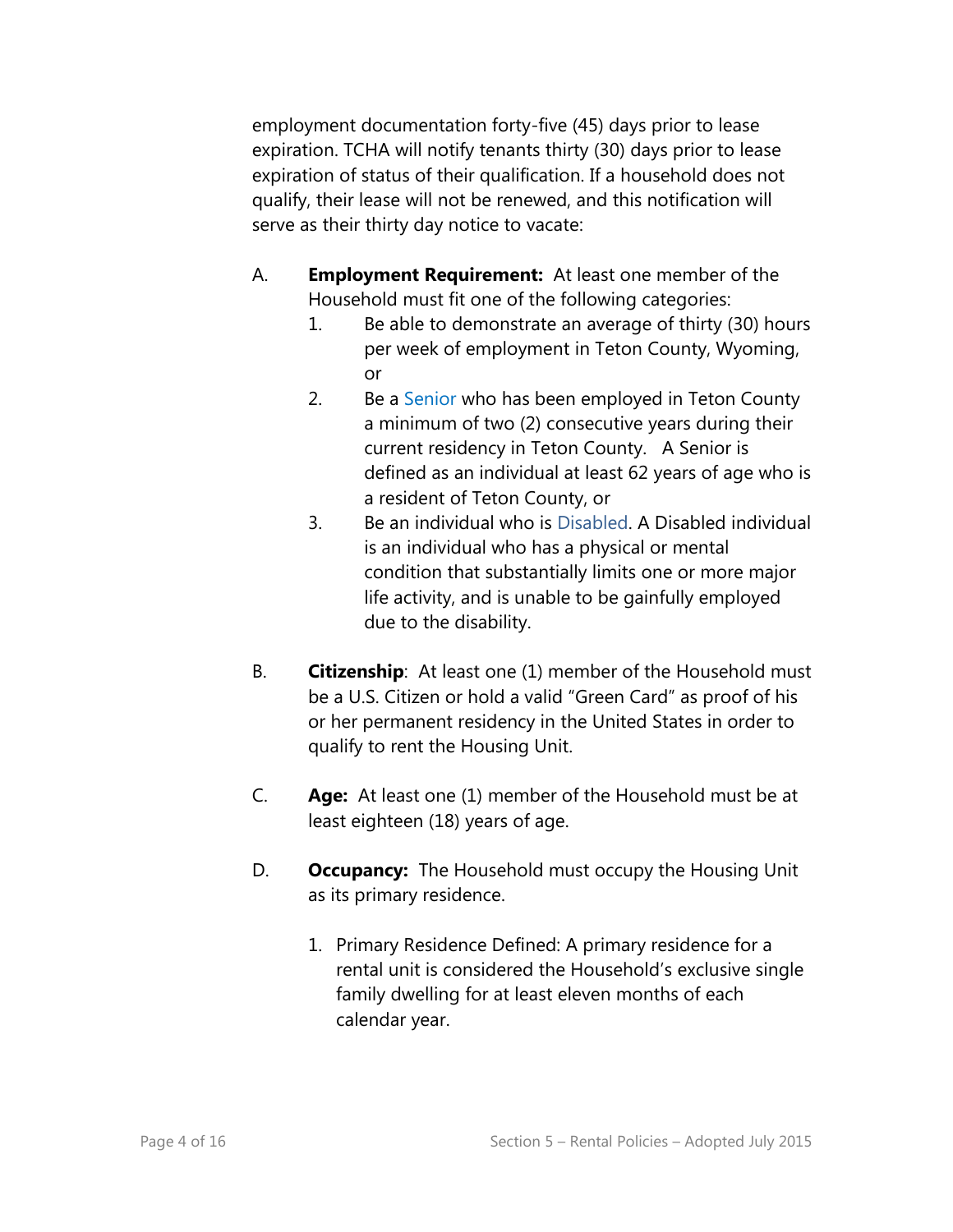- 503.3 **General Eligibility Criteria for Rental:** Households will be required to meet all of the following eligibility criteria to be eligible to rent and occupy a Housing Unit:
	- A. **Household Income:** Gross household combined income of all intended adult occupants of the Housing Unit at time of application may not exceed 120% of Area Median Income as calculated by HUD for the household size.
		- 1. **Calculation of Income:** Household Income is calculated by TCHA using the current combined household income to estimate an annual (12 month) income. This income will be recalculated annually.
			- a. Incomes of adult children attending college will not be counted.
			- b. Business Income: Business income is calculated using an average of the last three (3) years of income on the business' tax returns. A year to date profit and loss determination will also be used to compute business income.
	- **B. Employment:** At least one adult in the household must be employed at a business physically located within Teton County, Wyoming for an annual average of at least 30 hours per week.
	- **C. Ownership of Property:** Eligible households may not own any developed residential property within 150 miles of Teton County, Wyoming.
- 503.4 **Household Preference:** In order to meet the community's goals of providing affordable housing to our workforce, some preferences will be given in the selection process.
	- A. **Occupancy Preference:** In order to meet the community's goals of providing affordable housing to our workforce, some preferences will be given in the selection process.

1 person household = preference for 1 bedroom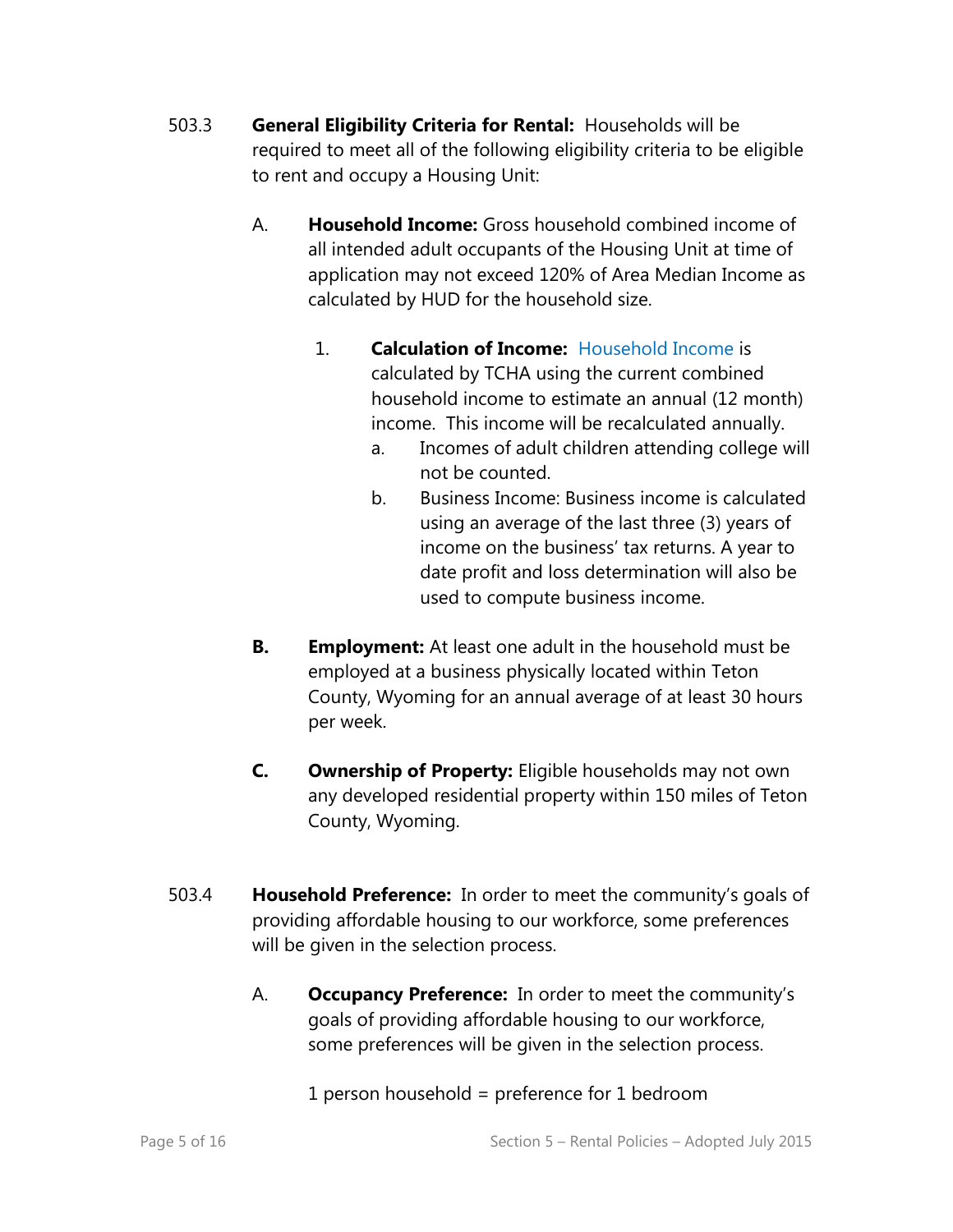2 person household = preference for 1 or 2 bedroom 3 person household = preference for  $1, 2$  or 3 bedroom

- B. **Employment Preference:** To ensure that Housing Units are utilized by families that contribute to our workforce and community, at least one (1) member of a Household shall be required to prove employment in Teton County, Wyoming for a minimum of four (4) consecutive years immediately prior to time of application.
	- 1. Definition of Employment. At least one member of the Household must demonstrate an average of at least thirty (30) hours per week of employment in Teton County, Wyoming per calendar year.

# 2. Employment Exemptions:

- a. Military Service Active deployment in the U.S. Armed Services counts as employment in Teton County, Wyoming if that member of the household met employment criteria in Teton County, Wyoming for a minimum of two years prior to deployment.
- b. Primary Education Primary Education attendance in Teton County, Wyoming will be applied toward employment preference.
- c. Secondary Education Pursuit of Secondary Education will apply toward employment preference if other employment criteria are met in Teton County, Wyoming for a minimum of two (2) years prior to enrollment of Secondary Education.
- d. Caregiver To qualify for the Caregiver exemption, and receive the 4-year preference, all of the following criteria must be met:
	- i. A full time resident of Teton County, Wyoming; Teton County, Idaho; or Lincoln County, Wyoming; and
	- ii. Currently employed in Teton County; and
	- iii. Have a previous family member who was a full time Teton County, Wyoming,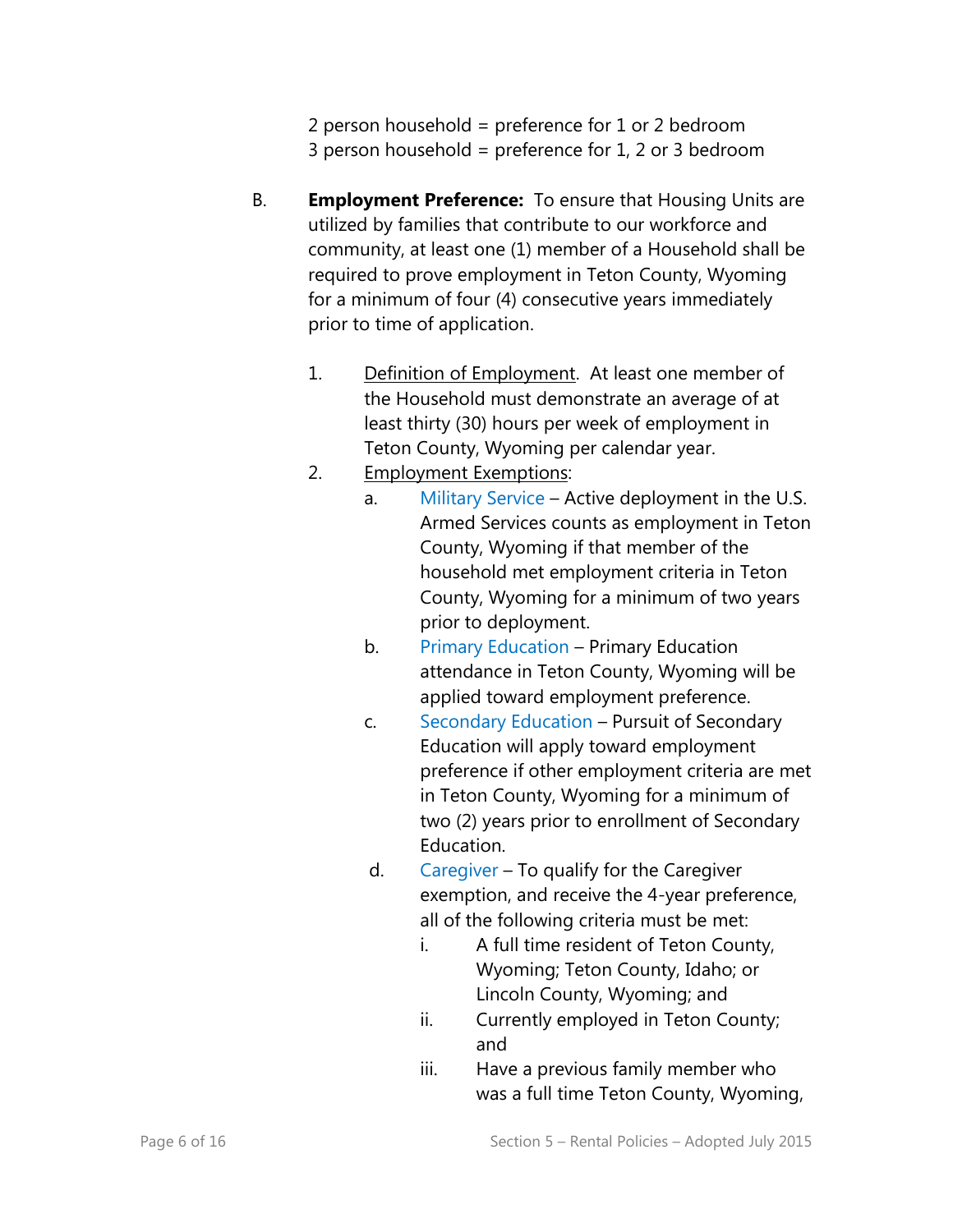employee at least two out of the last four years; and

- iii. Volunteering or not receiving compensation for time caring for his or her own child, children, ailing family member, or disabled immediate family member for a period of time during the last four (4) years; and
- iv. Due to acting as a caregiver, were not previously able to be employed full-time in Teton County, Wyoming.
- e. Critical Services Provider A Qualified Critical Services Provider is exempt from employment preference.
- C. **Accessible Units:** Accessible units are designed specifically for those with mobility and/or hearing impairments.

Units that are built with Accessible amenities will have a preference given to individuals who have mobility impairment and/or hearing impairment.

Verification from a healthcare professional or other type of specialist will be required.

D. **Critical Services Provider** (Adopted Jan. 15, 2009). Organizations who believe their employees or volunteers meet the definition of Critical Services Provider can apply to the TCHA Board to become an Approved Critical Services Provider Organization and have certain job positions deemed qualified.

> Employees who work in these qualified positions for Approved Critical Services Provider Organizations can enter a lottery and receive preference:

- 1. For those who do not meet the four-year general preference category, Qualified Critical Services Providers will receive the four-year preference.
- 2. Those who meet the general four-year preference will receive an extra entry in the lottery.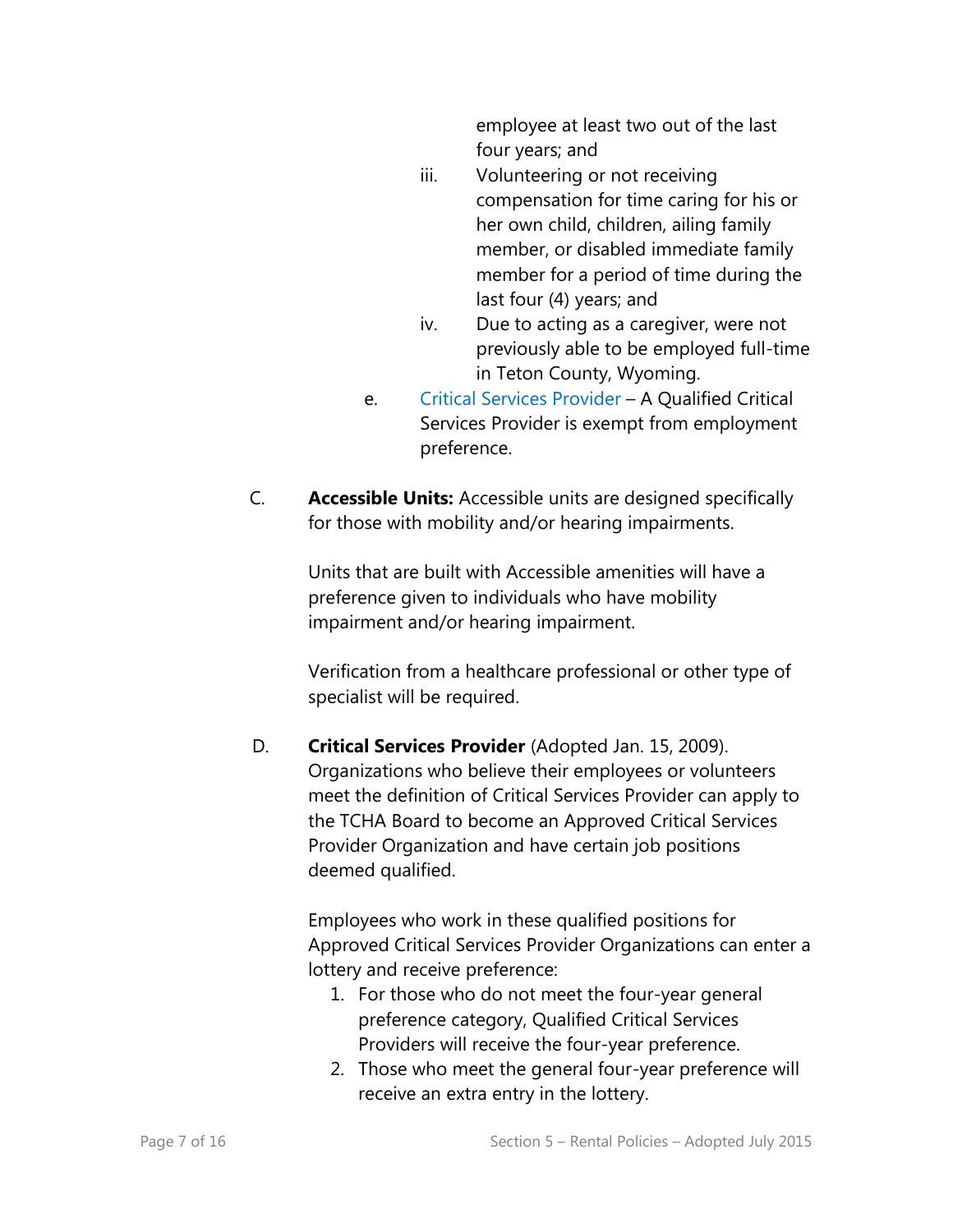To receive the preference in the lottery, organizations and positions must be approved by the TCHA Board prior to the lottery deadline.

Individuals wishing to enter a lottery as a Qualified Critical Services Provider must submit a *Critical Services Provider Supervisor Questionnaire* along with their lottery entry documents. These will be held on file for a period of six months and updated semi-annually.

# **SECTION 504 RENTAL PROCESS**

- 504.1 **Selection Process:** A unique process applies for selecting each Qualified Household within each Housing Program. The following Sections provide specific details regarding the Rental Housing Program.
	- A. **Lottery:** For the initial rental of new rental housing, a lottery process will be used. Applicants will submit a complete application and a Lottery Entry Form during the Lottery Entry Period. A Qualified Household shall be selected to rent according to preferences set forth in these TCHA Guidelines Section 503.4.
	- B. **First Come First Served:** In the event no Lottery Entries are received during the Lottery Entry Period, the selection process will be determined by a first come first served basis. The first Qualified Household submitting a complete application will be allowed an opportunity to rent if eligible.

Once the initial rentals are filled with tenants, and rental units become available from time to time, the units will be rented on a first come first served basis. A waiting list will be kept for each unit type, and the first household on the list will be notified when a unit is available. The household will be required to submit a complete application to TCHA and if qualified will be allowed to lease the unit. Household size preferences will apply.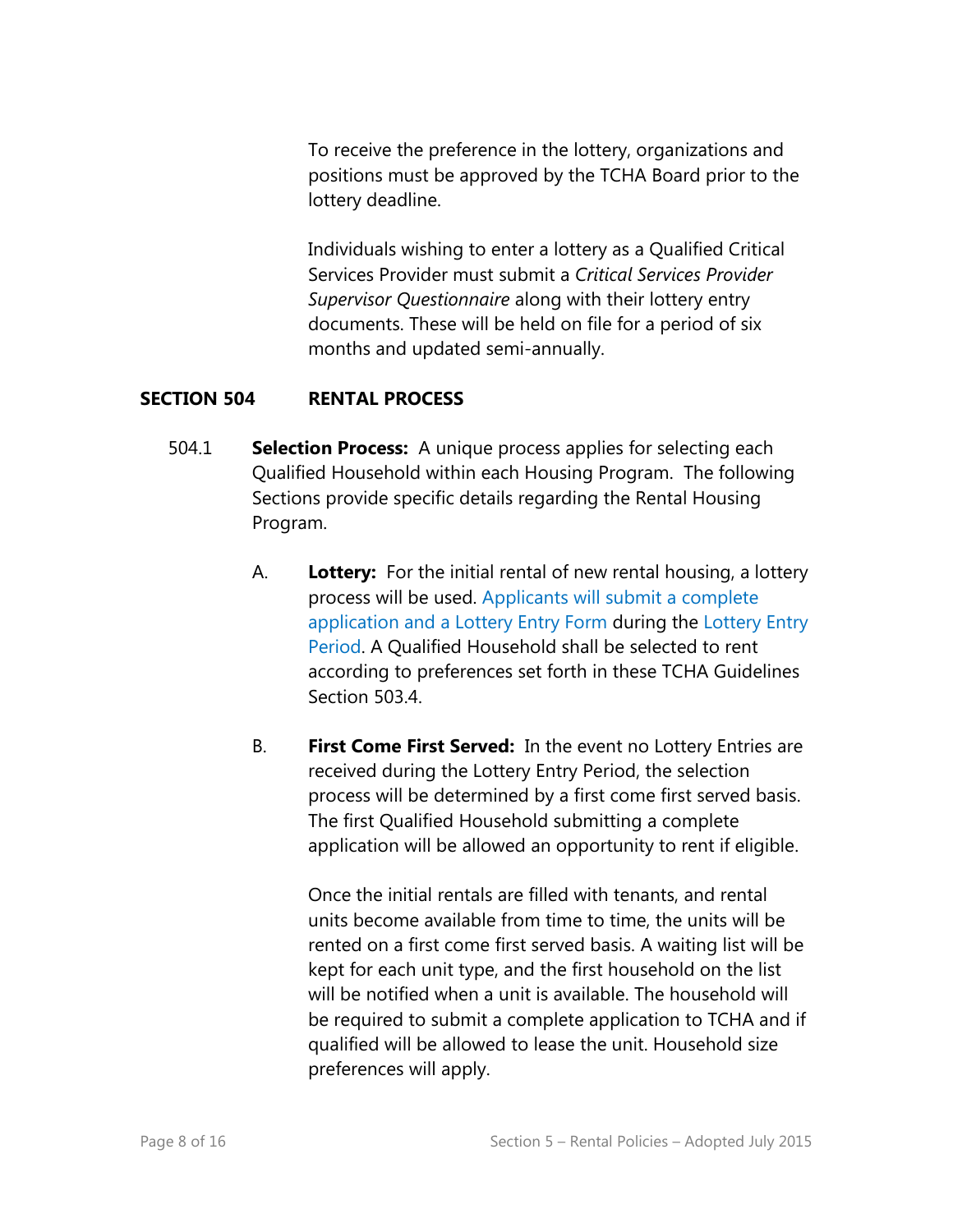- 504.2 **Verification of a Qualified Household:** TCHA verifies that each Household selected to rent a Housing Unit meets the Qualification, Eligibility and Preference requirements specific to the Housing Unit.
	- A. **Application Submitted**: Each Household entering a lottery to rent a Housing Unit is required to submit a completed Application and a Lottery Entry Form. A certification page will also be signed by the applicant and notarized. In addition, an Authorization to Release information is signed by the applicant, which allows TCHA to obtain banking information, etc. Application forms can be obtained from TCHA or from TCHA's website.

To determine that a household desiring to rent a Housing Unit meets all of the criteria set forth in Section 503, TCHA will request all of the following for a complete application, which will be submitted at Lottery Entry:

- 1. Completed and signed Teton County Housing Authority Application for Housing,
- 2. Completed and signed Lottery Entry Form,
- 3. Full credit report for all adult household members dated no more than 30 days from submittal of application,
- 4. Signed federal income tax returns and all attachments (including W-2s, 1099s) and schedules for the last two (2) years for all adult household members,
- 5. Verification of current employment in Teton County which includes:
	- a. Wage stubs,

b. Employer name, address and phone number,

c. Contract for employment,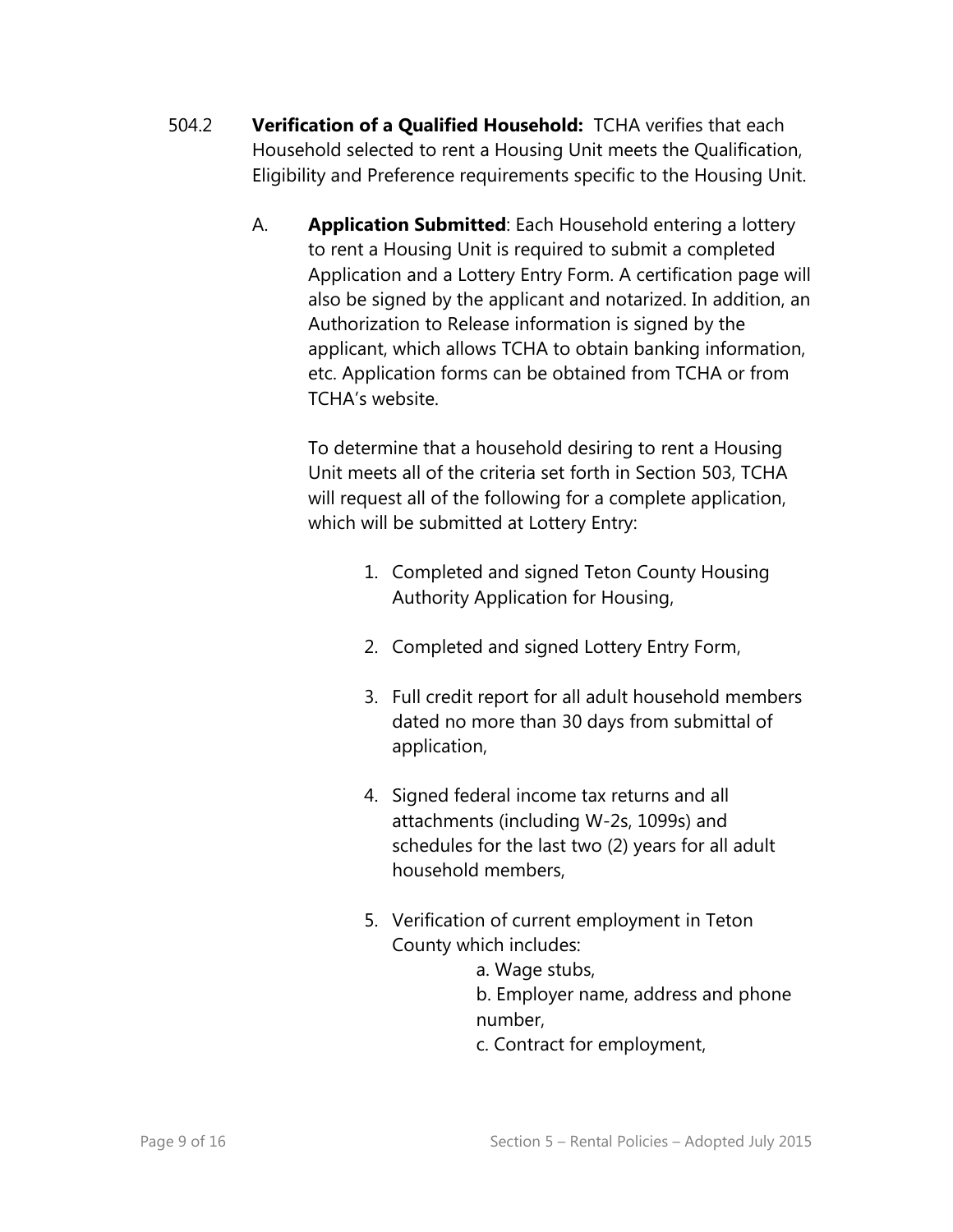d. Release to TCHA signed by all adults in the Household to obtain third party employment verifications, and

If deemed applicable, TCHA may request the following be submitted with an application:

- 1. If self-employed, three (3) years of business and personal tax returns along with a current Profit and Loss Statement and Balance Sheet.
- 2. Verification form for Accessible Unit preference.
- 3. Any other documentation that the TCHA deems necessary to determine qualification, such as, Divorce Decrees, Social Security income, rental income, etc.
- B. **Verified by TCHA:** To protect the interests of the community that has invested in the creation of Housing Units, TCHA verifies that information submitted on the Application is true and correct and may request documents outlined in Section 104.3 to assist in this process.
- C. **Qualification Letter:** After TCHA verifies that the Household meets the Qualification, Eligibility and Preference criterion for the particular Housing Unit, it will issue a Qualification Letter to the potential renter within 10 days.
- 504.3 **Privacy:** All personal and financial information provided to TCHA Staff will be kept strictly confidential, except as follows:
	- A. Any document that would customarily be a matter of public record in the public records of Teton County, Wyoming, and is subject to the Wyoming Public Records Act;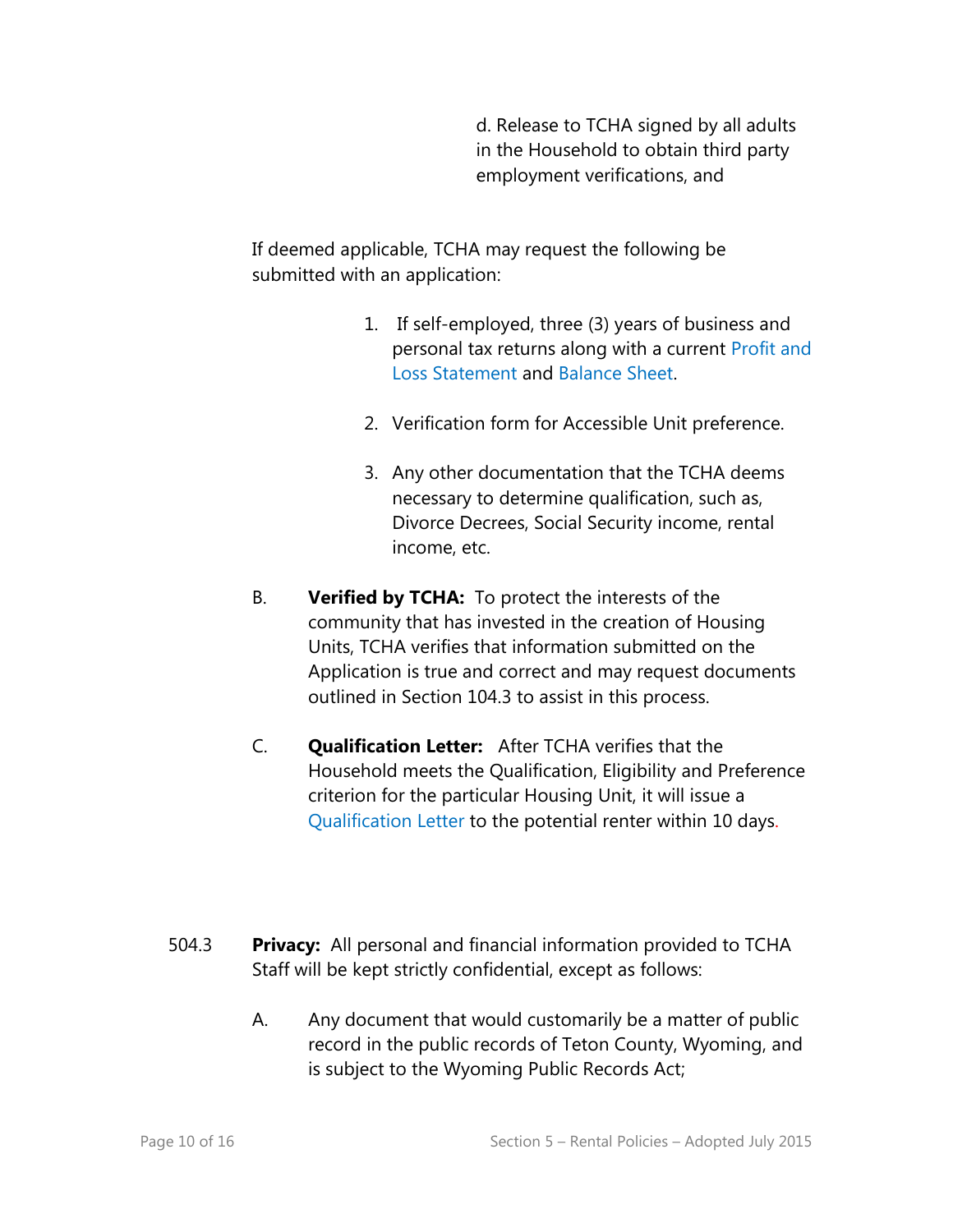- B. The names and lottery positions of all persons who have participated in any Rental Lottery held under these Guidelines; and,
- C. Any other information, which a court of competent jurisdiction rules must be released under the Freedom of Information Act or the Wyoming Public Records Act.

In addition, TCHA may allow access to personal and private information to any person or entity undertaking an independent audit of the records kept under these Guidelines, provided such person or entity agrees to be subject to this confidentiality provision.

- 504.4 **Determination of Eligibility:** The TCHA Executive Director shall determine whether a Household is eligible to rent a Housing Unit. The TCHA Executive Director may determine that the Household is not eligible to rent a Housing unit based upon any or all of the following:
	- A. The Household does not meet the requirements of these Guidelines.
	- B. The Household has failed to provide documentation required by these Guidelines.
	- C. The Household's documentation on income or employment of the Household is incomplete or inconsistent.
	- D. The Household is deemed to have inadequate resources to meet the requirements of the financial obligations and thus determined to be a risk.
	- F. There are other circumstances that do not support the Household's ability to participate successfully in the Housing Program created by these Guidelines, and other policies of Teton County or the Town of Jackson.

No Household member or other party shall have the right to sue or bring other legal process against TCHA, Teton County, Town of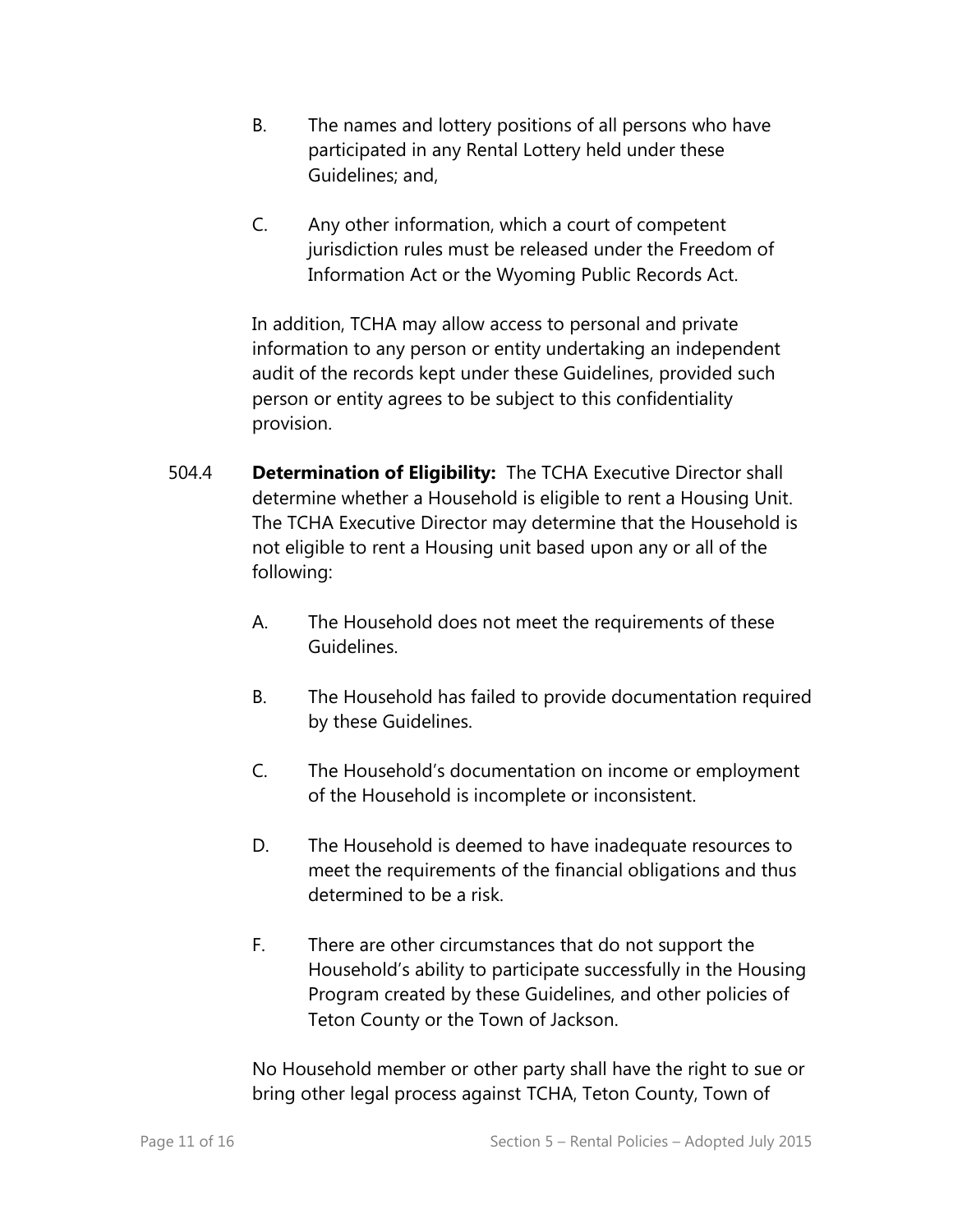Jackson, or any person affiliated with any of them arising out of these Guidelines, and neither the TCHA, Teton County, or the Town of Jackson shall have any liability whatsoever to any person aggrieved by the decision of the Executive Director regarding eligibility, qualification or preference of a prospective buyer or any other matter relating to these Guidelines.

#### **SECTION 505 EVICTION PROCESS**

In the event that a tenant household is in default of their lease agreement, they will be evicted from the rental unit. The eviction process will be in accordance with Wyoming law and all applicable Wyoming Statutes.

#### **SECTION 506 EXCEPTIONS, APPEALS AND GRIEVANCES**

#### 506.1 **Definitions:**

- A. **Exceptions:** Except as otherwise set forth herein, a request for an exception to the standards and requirements of the Guidelines may be appropriate when the applicant understands and acknowledges the criteria and believes there is a legitimate and compelling reason why the applicant should be exempt from such criteria or allowed a modification of the criteria. Exceptions may be granted to the Guidelines on a case-by-case basis, provided that TCHA finds such exception will promote the provision of affordable housing.
- B. **Appeals:** An appeal is appropriate when the applicant understands and acknowledges the criteria and believes that the criteria have been applied incorrectly to the applicant.
- C. **Grievances:** A grievance is any dispute that Seller, Buyer, tenant, or Owner may have with TCHA with respect to an action or failure to act in accordance with the individual's rights, duties, welfare, or status. A grievance may be presented to the TCHA Board under the procedures below.

#### 506.2 **Exception Procedure:**

- A. A Request for Exception must be presented in writing to TCHA and include:
	- 1. The particular ground(s) upon which it is based;
	- 2. The action or remedy requested;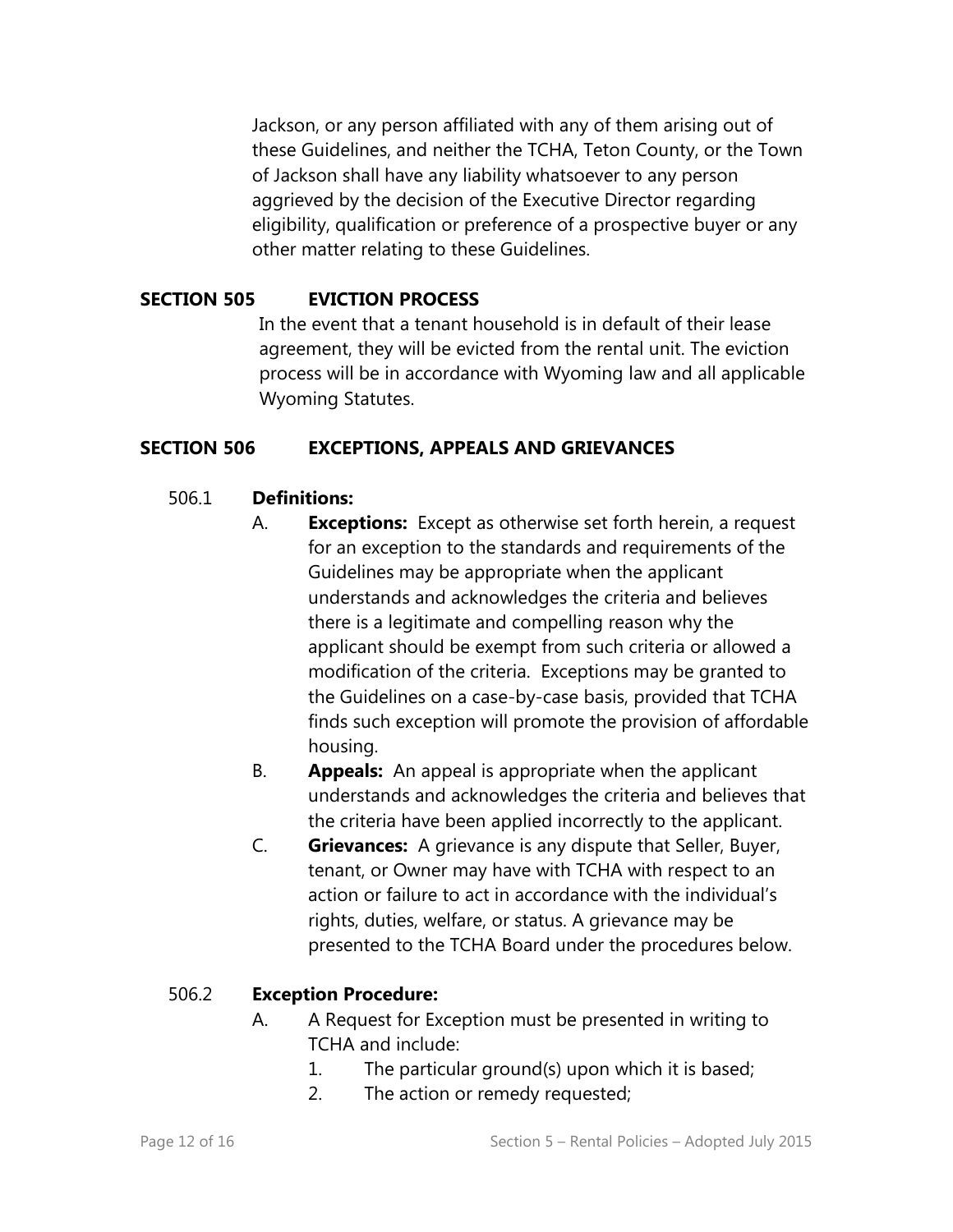- 3. The name, address, telephone number of the complainant and similar information of complainant's representative, if any; and
- 4. Exception fee of \$25.00.

Request for Exception forms are available from TCHA.

- B. **Process:** TCHA Staff will review all Requests for Exceptions.
	- 1. The TCHA Staff shall prepare a written report summarizing its decision regarding the requested exception within 30 days.
	- 2. The TCHA Staff shall distribute a copy of the decision to the Board, the Applicant requesting the exception, and make the decision available to the public.
	- 3. If the decision is a Denial or less than a complete approval, Applicant may appeal to the TCHA Board pursuant the Appeals Section, below.

# 506.3 **Appeal Procedure:**

- A. Any appeal must be presented in writing to TCHA and include:
	- 1. The particular ground(s) upon which it is based;
	- 2. The action or remedy requested;
	- 3. The name, address, telephone number of the complainant and similar information of complainant's representative, if any;
	- 4. Appeal fee of \$25.00.

Appeal forms are available from TCHA.

- B. **Process:** All appeals will be reviewed by TCHA Staff for completeness and forwarded with a recommendation for action to TCHA Board within 30 days.
	- 1. The TCHA Board shall address the appeal at the next scheduled board meeting provided that the appeal is submitted to TCHA in sufficient time for advertising for the next board meeting. Applicant shall be entitled to present evidence in support of the appeal.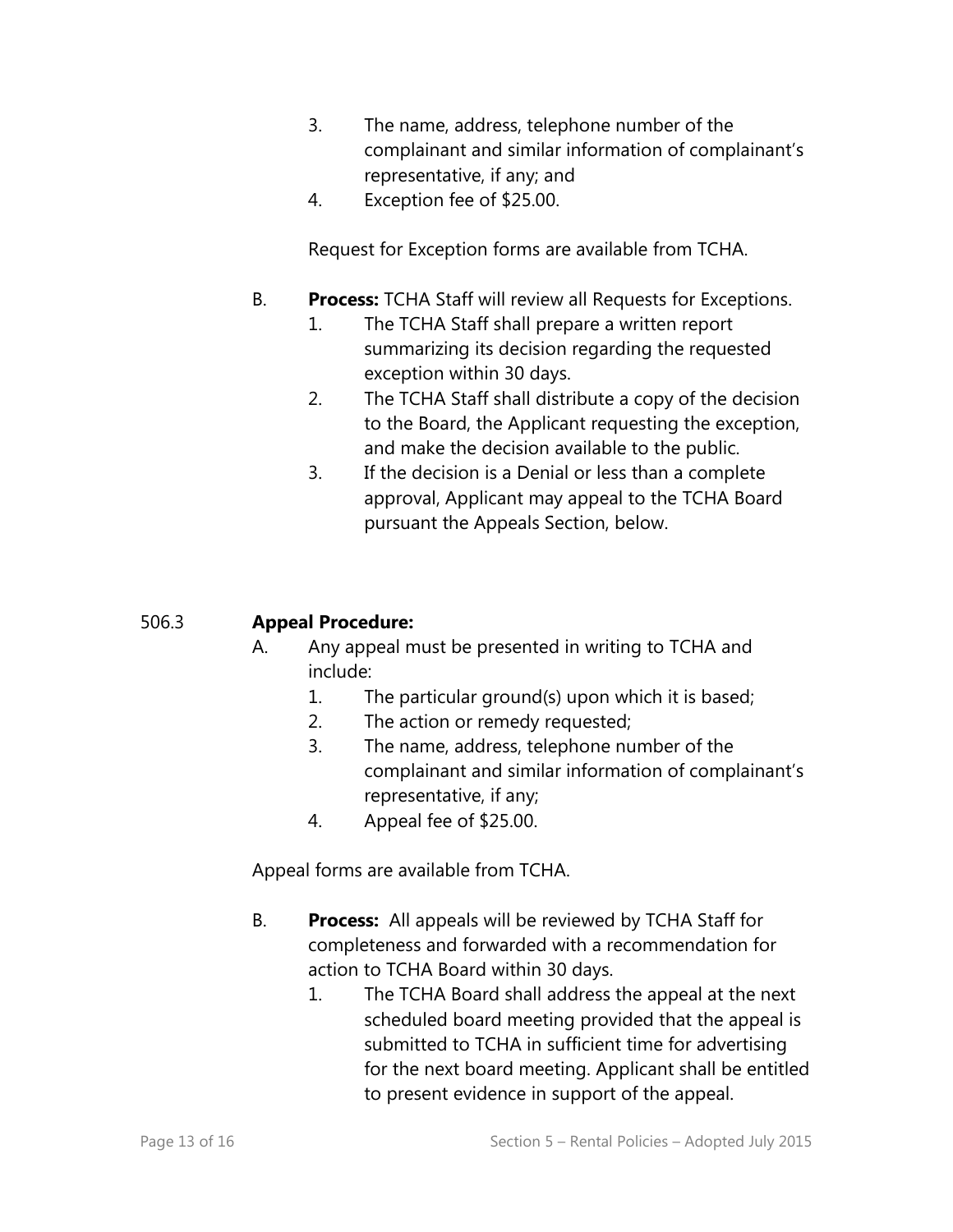- 2. Based on the information provided at the meeting, the TCHA Board will provide a final determination.
- 3. Binding Determination: The final determination of the TCHA Board shall be binding and TCHA shall take all actions necessary to carry out the decision.

### 506.4 **Grievance Procedure**

- A. Grievance Application. Any grievance must be presented by an Applicant or Household (the "Contestant"), in writing to TCHA and include:
	- 1. The particular ground(s) upon which it is based, specific Guidelines or otherwise;
	- 2. The action or remedy requested;
	- 3. The name, address, telephone number of the complainant and similar information of complainant's representative, if any; and
	- 4. Grievance fee of \$25.00.
- B. Hearing and Hearing Process. The TCHA Board shall schedule the grievance for a hearing within thirty (30) days from the date the grievance was submitted to TCHA. The hearing shall occur no later than sixty (60) days from the date the grievance was submitted. The Contestant shall be afforded a fair hearing, which includes TCHA providing notice of the scheduled hearing to Contestant. The TCHA Board shall ensure that notice and due process are provided to the Contestant in a timely and reasonable manner. TCHA Board may continue the hearing as needed.
	- 1. Contestant may appear before the TCHA Board pro se, without an attorney, or may choose to hire counsel. TCHA Staff shall retain an attorney to represent its interest and to assist in record keeping and procedural requirements.
	- 2. The Contestant and TCHA Staff shall have the opportunity to examine all documents, records and regulations of TCHA that are relevant to the hearing. Contestant shall be responsible for all photocopying expenses. Any document not made available after written request may not be relied upon at the hearing.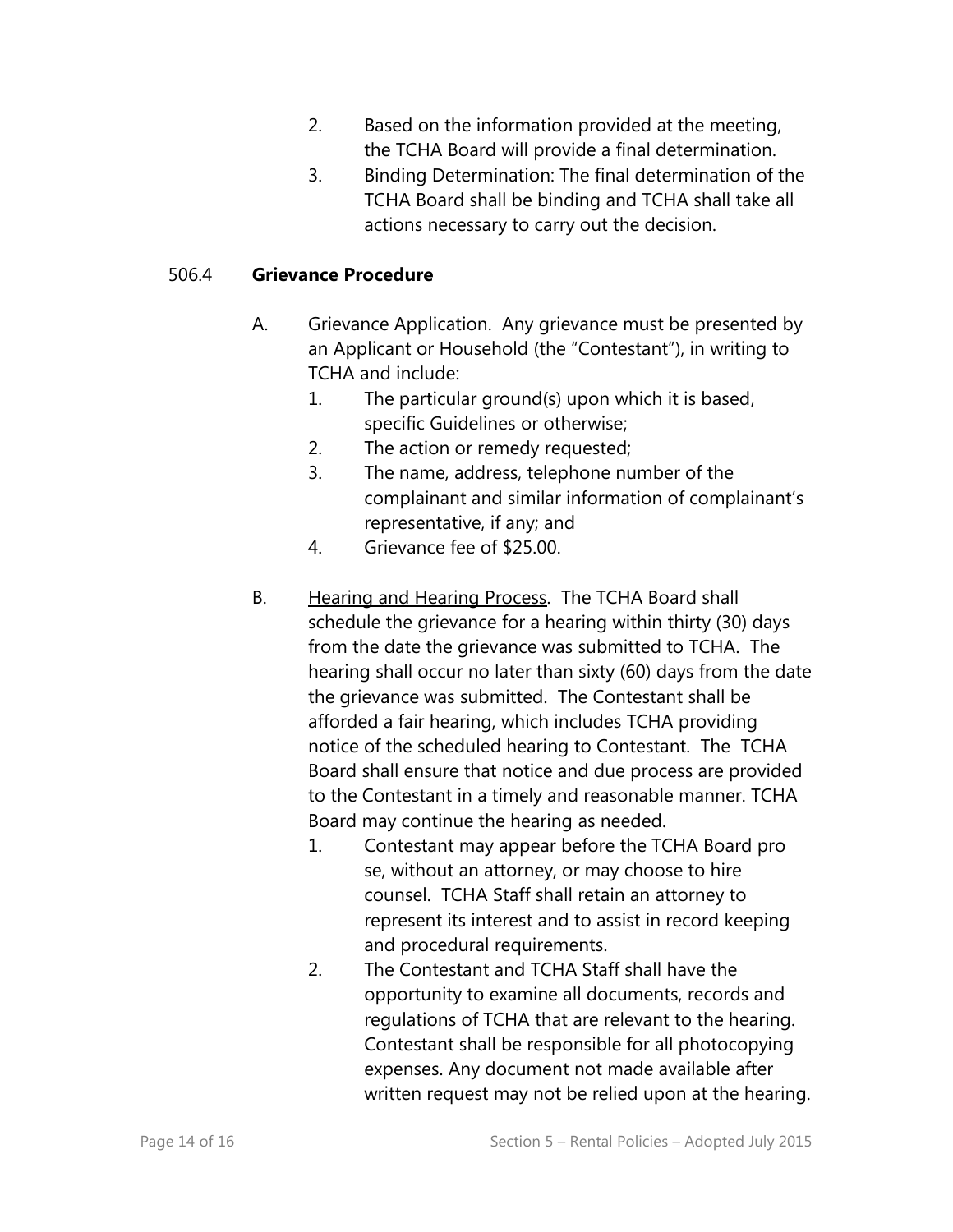- 3. If the Contestant fails to appear at the hearing, the TCHA Board may make a determination to postpone the hearing or make a determination based upon the evidence submitted.
- 4. The hearing shall be conducted by a designated member of the TCHA Board as the "Hearing Officer" or the TCHA Board may appoint a "Hearing Officer." The hearing shall be recorded and may be transcribed by a court reporter at the discretion of the TCHA Board, or upon request by the Contestant. A transcript of the proceeding may be requested by the Contestant at his or her sole cost.
- 5. All persons or witnesses who give testimony at the hearing shall do so under oath and both parties shall have the opportunity to question those persons. Evidence may be admitted at the hearing and will be included in the official record.
- 6. The standard of proof shall be based on the preponderance of the evidence standard for an administrative hearing. The burden of proof shall lie with the Contestant that the decision of the TCHA and/or the TCHA Executive Director, was in error, was misapplied, or was misinterpreted under these Guidelines..
- C. Decision and Post-Decision. The TCHA Board will issue a written decision within thirty (30) days of the hearing. The prevailing party shall prepare the TCHA Board's decision in the form of findings of fact, conclusions of law, and Order, as may be applicable to the nature of the Grievance and the decision. The decision by the TCHA Board will be based upon the Official Record, briefs submitted, arguments made, oral testimony provided, and evidence admitted at the hearing. The decision of the TCHA Board shall be binding upon TCHA and the Contestant. TCHA shall take all actions necessary to carry out the decision of the TCHA Board.
- D. Rules of Procedure. Grievances shall also be governed by the contested case rules adopted by the Teton County Board